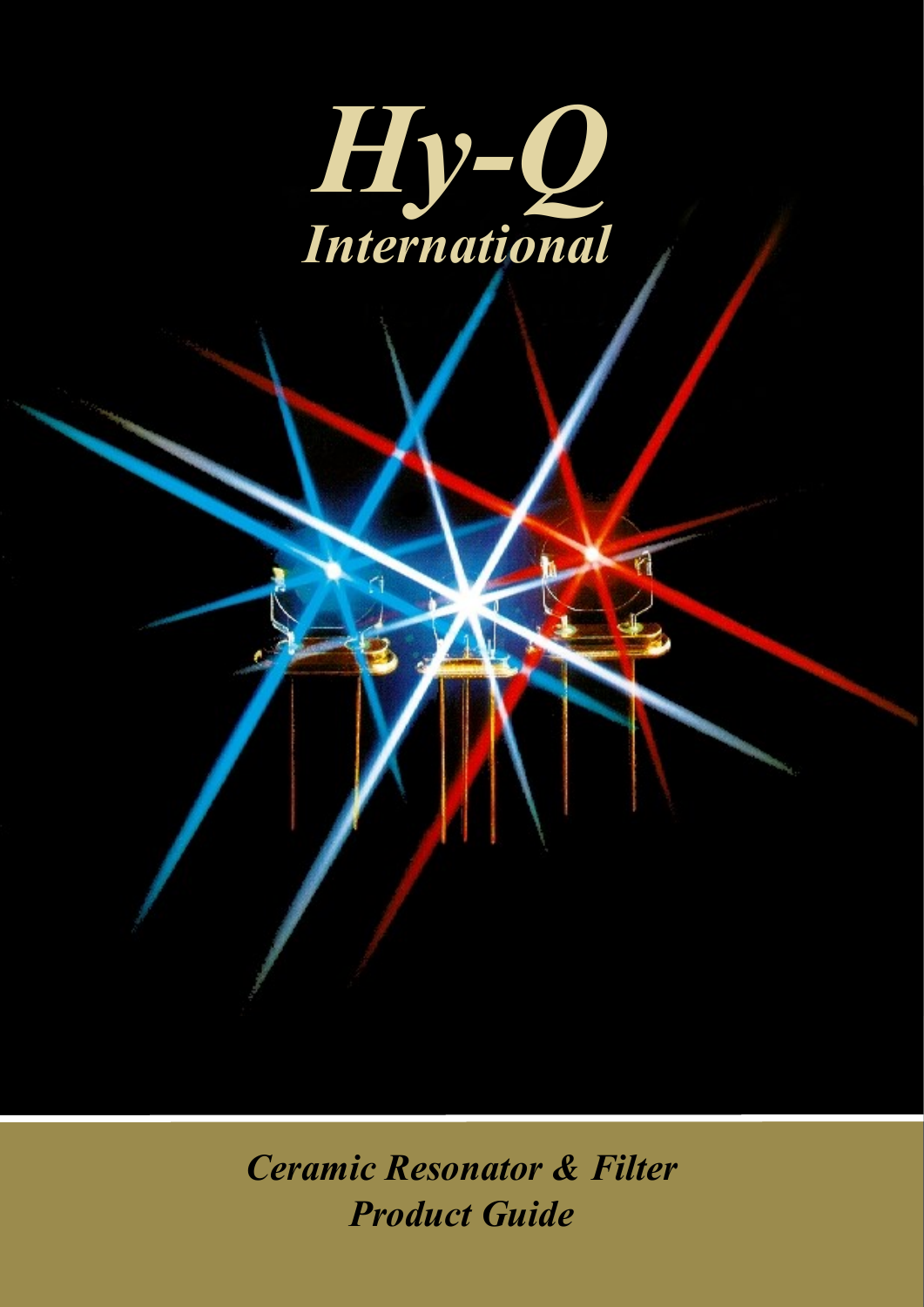### Ceramic Resonators

A Ceramic Resonator is sometimes referred to as a dielectric resonator. They are commonly used for timing devices which create a clock signal. This type of signal oscillates between a high and low state using a piece of piezoelectric ceramic, connected to two or more electrodes. A resonator can have a built in capacitor to help save space on a printed circuit board.

When connected in an electronic oscillating circuit, a ceramic resonator will vibrate, generating an oscillating signal with a specific frequency. Like the similar crystal oscillator, they're used to generate a clock signal to control the timing in oscillating circuits.

The ceramic resonator utilizes a frequency within the electrical component but unlike the quartz crystal which has a frequency tolerance of 10~30 PPM , a ceramic resonator carries a 0.5% or 5,000 PPM frequency tolerance which is generally used in microprocessor applications where absolute stability is not important.

The properties and components of Ceramic Resonators make them particularly useful in a broad range of applications. They are mainly used as a source of a clock signal for microprocessors. Ceramic Resonators are ideal for applications where the precision of the frequency may not be so critical, such as microprocessors.

They're also commonly used in:

- Communications equipment
- Automotive electronics
- TVs
- Medical/healthcare equipment
- Telephones
- Toys
- Personal computing
- VCR
- Household appliances
- Radios

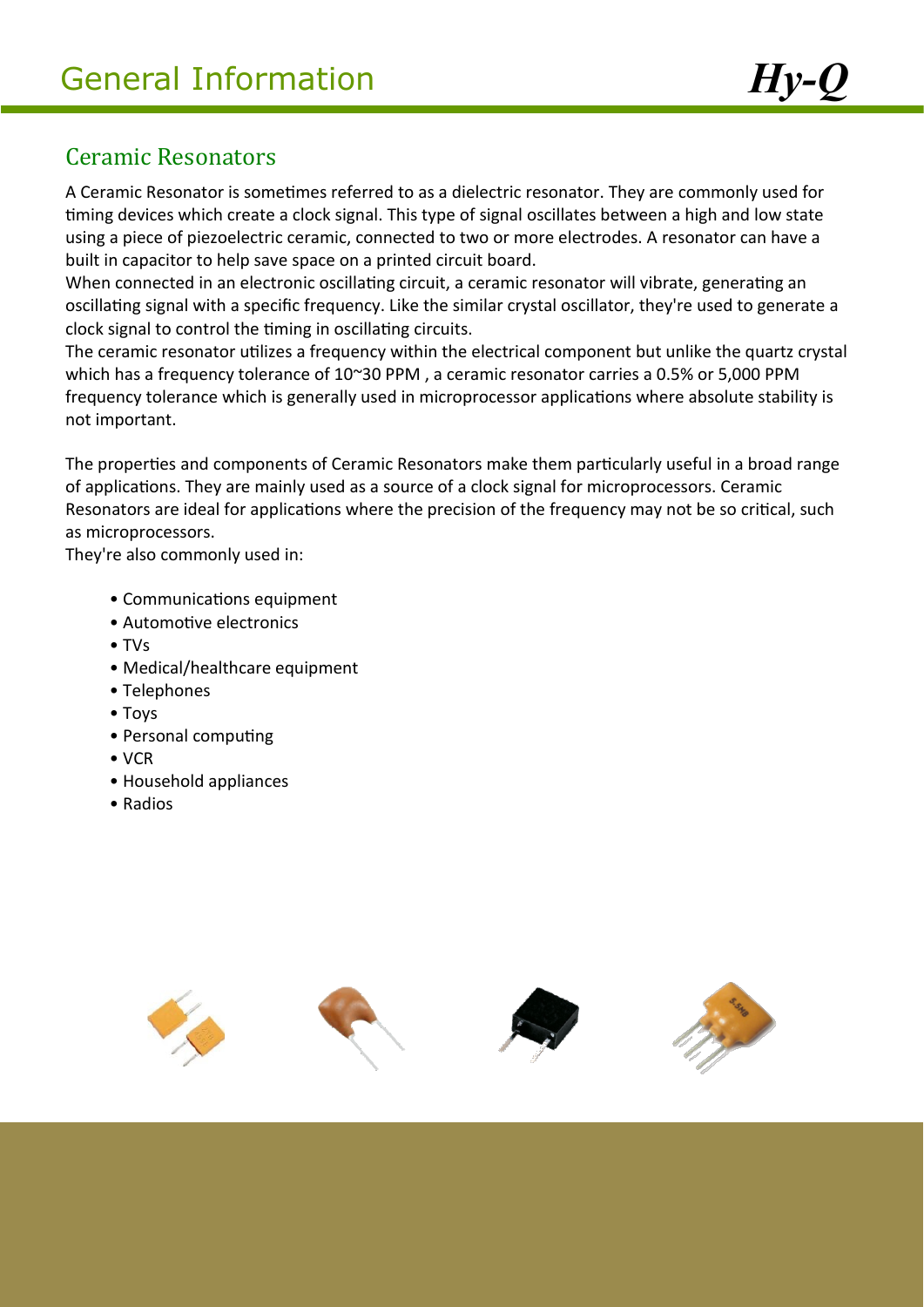## Ceramic Filters

Ceramic filters are widely used in IF and RF band-pass filter applications for radio receivers and transmitters.

These RF & IF ceramic filters are low cost, generally easy to use and in many ways ideal for a host of applications where the performance and specification of a crystal filter is not needed.

RF & IF ceramic band-pass filters are manufactured from ceramics that exhibit the piezoelectric effect. These filters are available for lower frequencies, with centre frequencies typically being at 455kHz and frequencies of 10.7 MHz which is a standard IF for many FM broadcast receivers.

Having a lower Q level than quartz, the ceramic RF & IF filters have bandwidths that are typically measured between 0.05 and 20% of the operating frequency.

### Ceramic Discriminators

The discriminator functions to convert the change of the frequency into audio frequency, an unique system of detection only used for FM broadcasting. The detection of FM wave is made through the circuit in which the relation between the frequency and the output voltage is linear. FM wave detection methods as known as ratio detection, Foster-Seeley detection, quadrature detection, differential peak detection, etc.

#### **FM Wave Detection Methods**

#### **Ratio Detection**

Ratio detection is the most popular method in use at present. The impedance characteristic of a ceramic resonator is designed into the circuit, then a coil as a detector is unnecessary. The fact is that adjustment is eliminated.

#### **Quadrature Detection**

This detection method was originally developed as a sound detector for TV sets, but recently it has become popular in the consumer market (FM tuners, car radios, etc.). The Quadrature Detection Method utilizes the phase characteristic.

An FM signal is supplied directly to one side of the multiplier's input with an IC to the other side of the multiplier's input an FM-IF signal, which is passed through the phase shifting circuit mainly composed of a tank circuit tuned to FM-IF, is applied. By taking advantage of the phase characteristic of the ceramic resonator as a discriminator, we can eliminate adjustment of the FM-IF circuit.

#### **Differential Peak Detection**

This detection method was developed by RCA as a sound detector for TV sets. The method has the following features.

- Can output at high levels.
- Can function with only 1 synchronous coil.

Non-linearities of synchronous characteristics compensate each other by applying rectified intermediate frequency voltage, as a result, linearity can be obtained.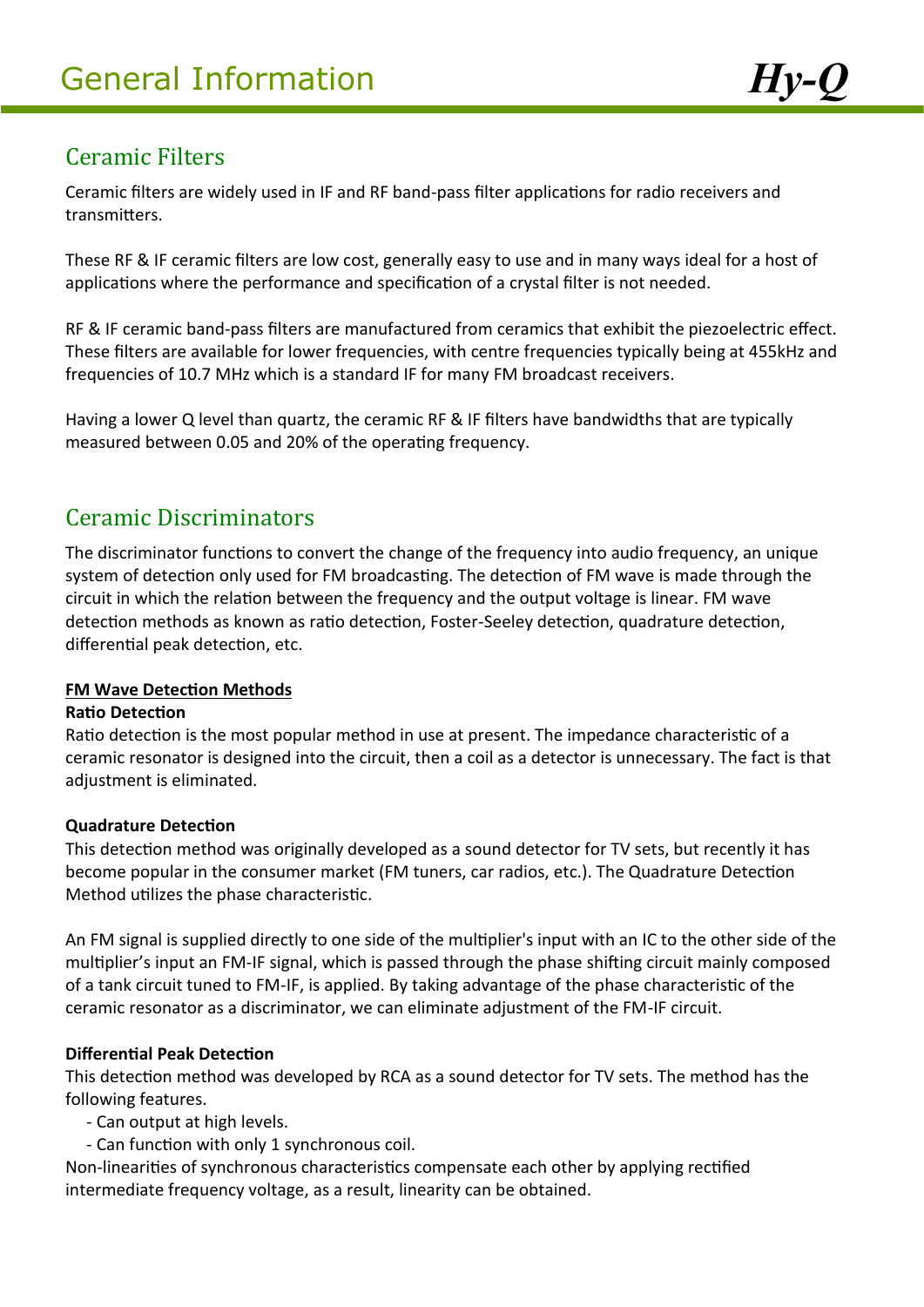## Through Hole Ceramic Resonators

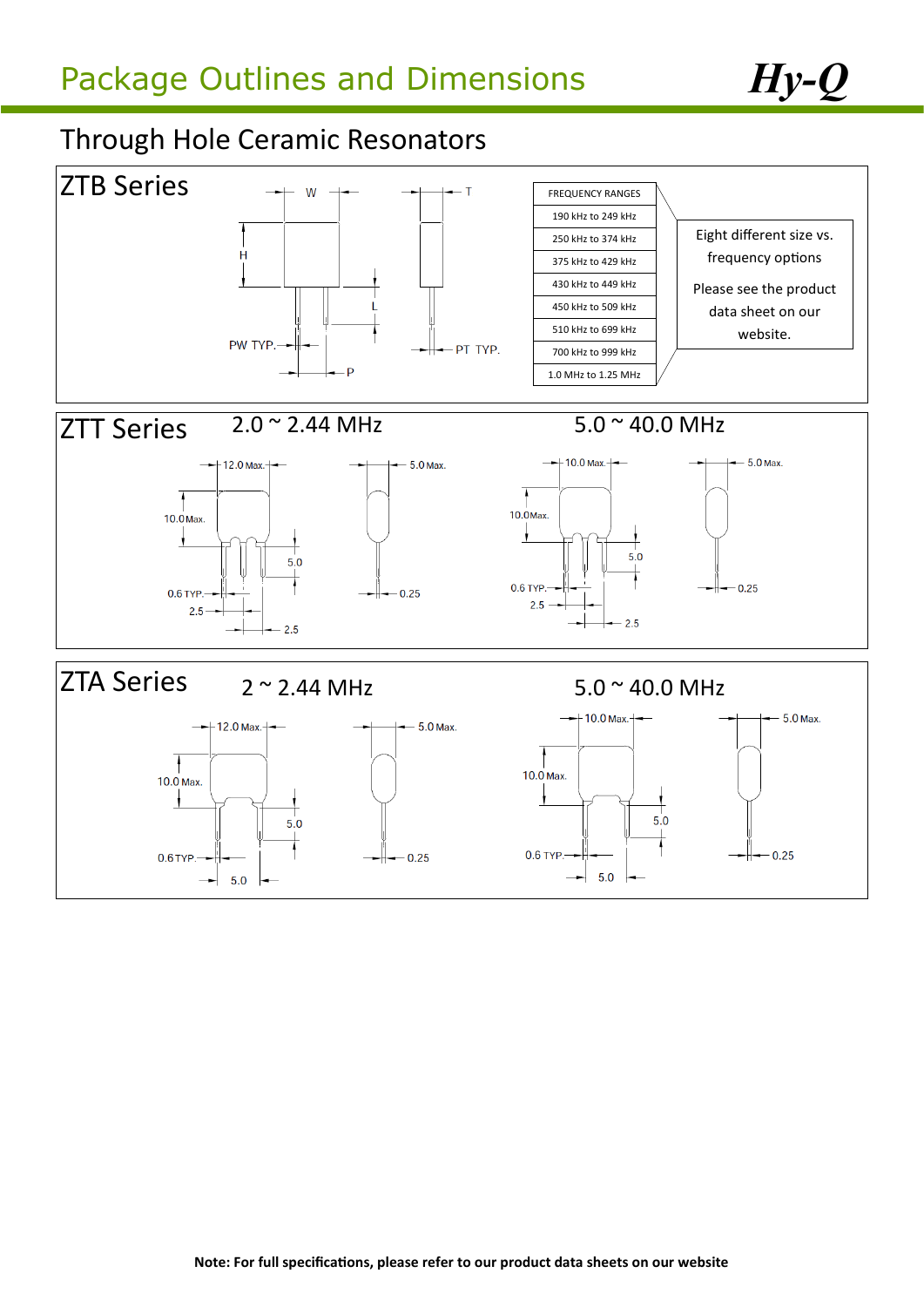# Surface Mount Ceramic Resonators

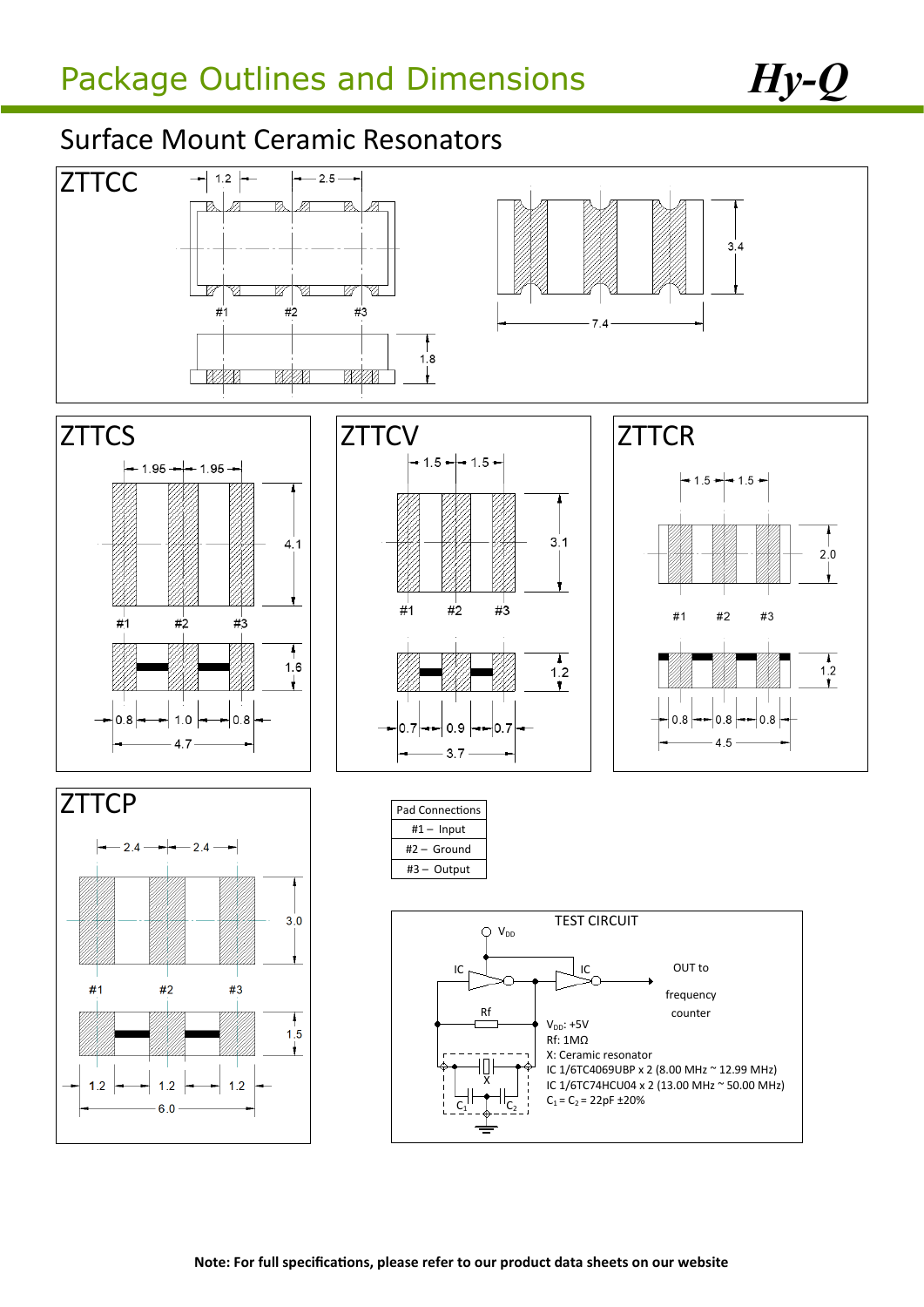## Surface Mount Ceramic Resonators

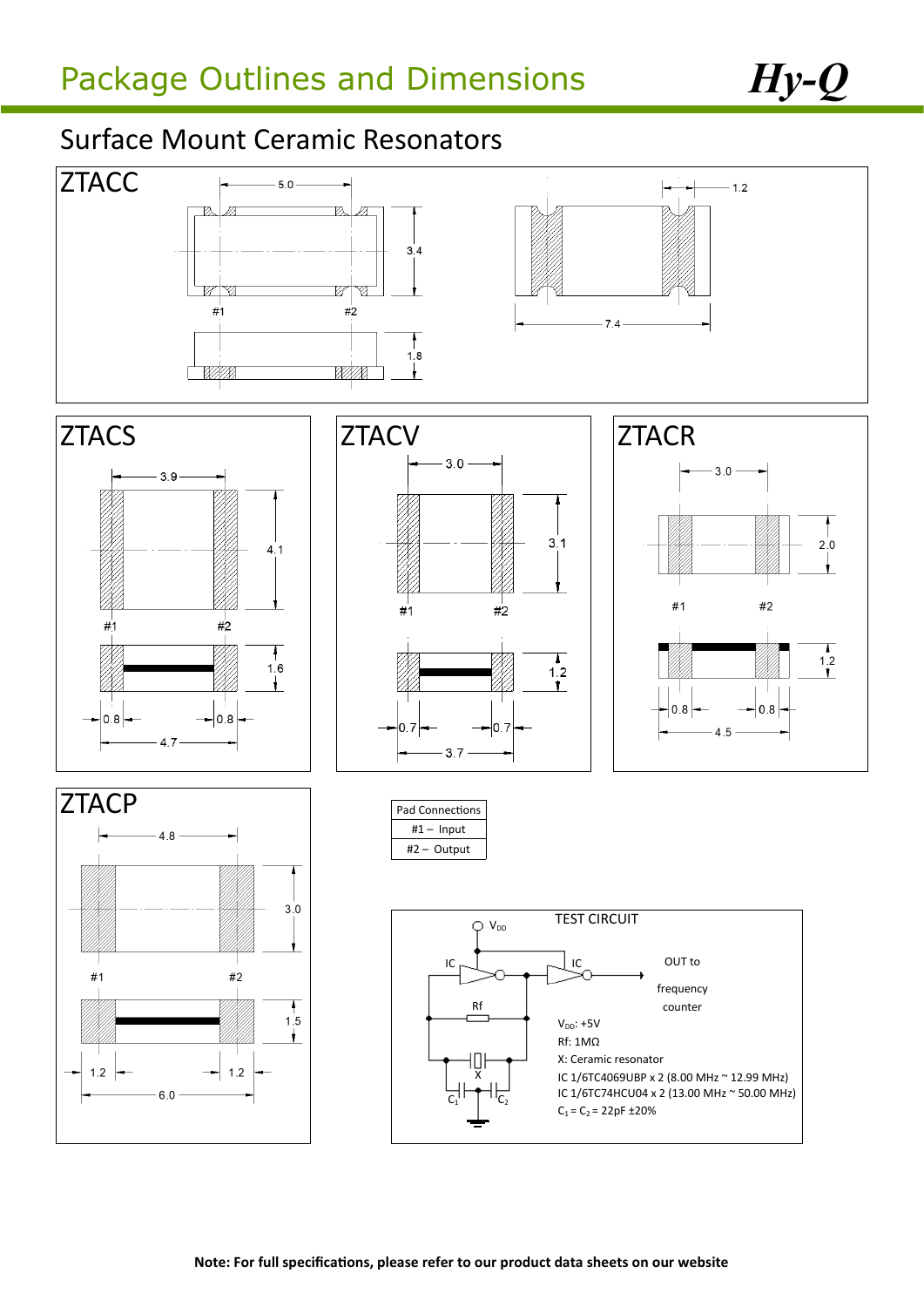## Through Hole Ceramic Filters

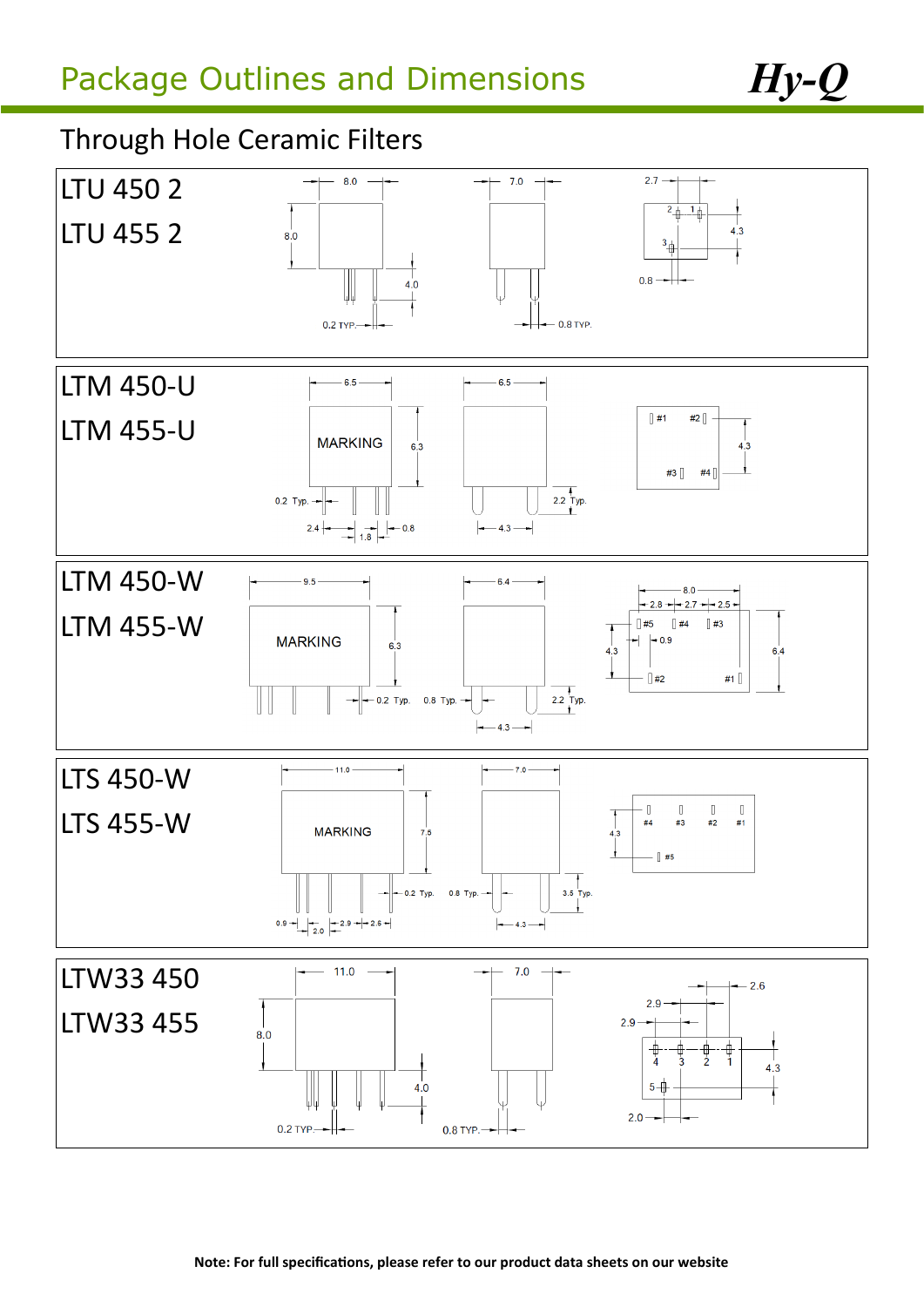# Surface Mount Ceramic Filters

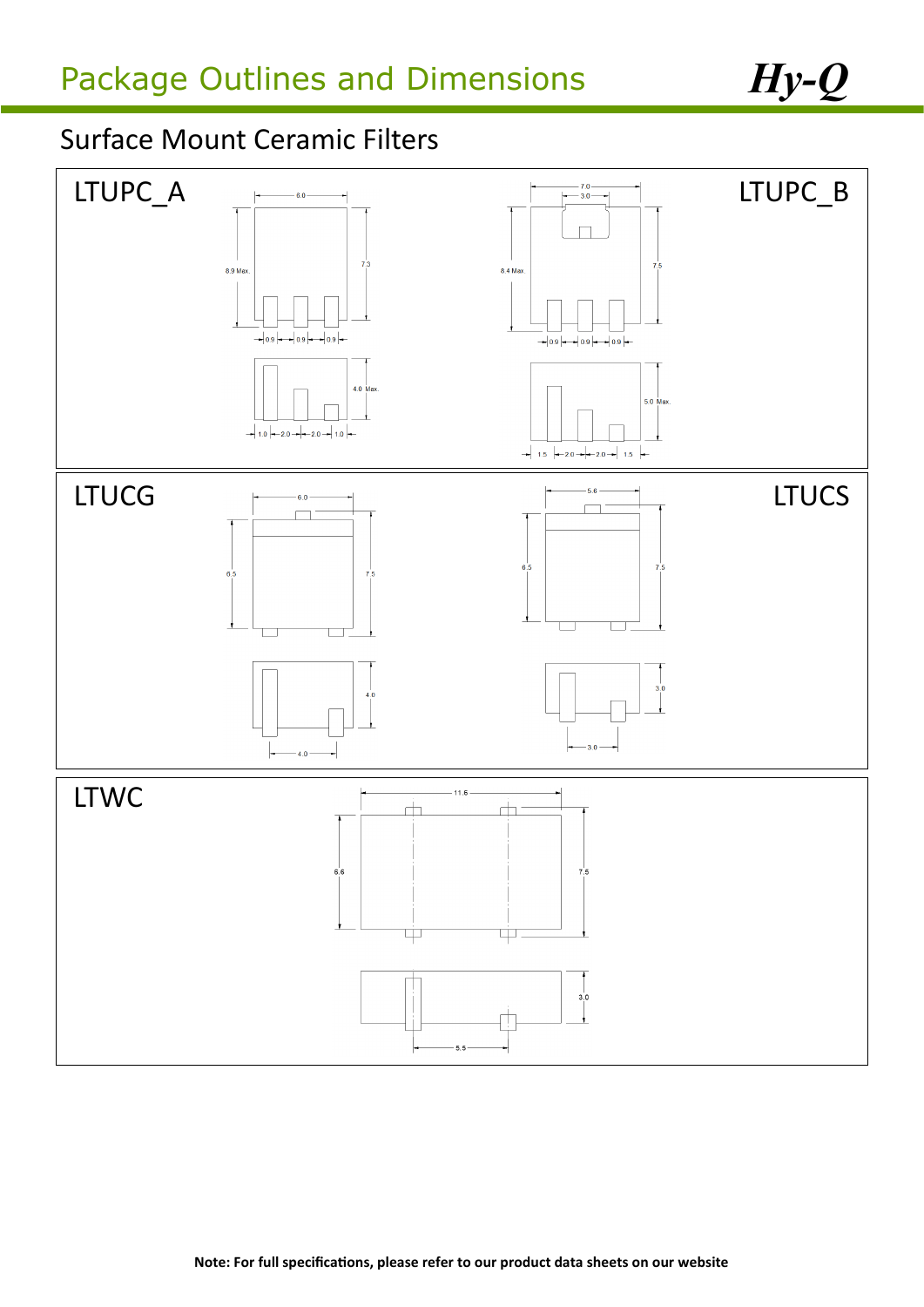# Surface Mount Ceramic Filters